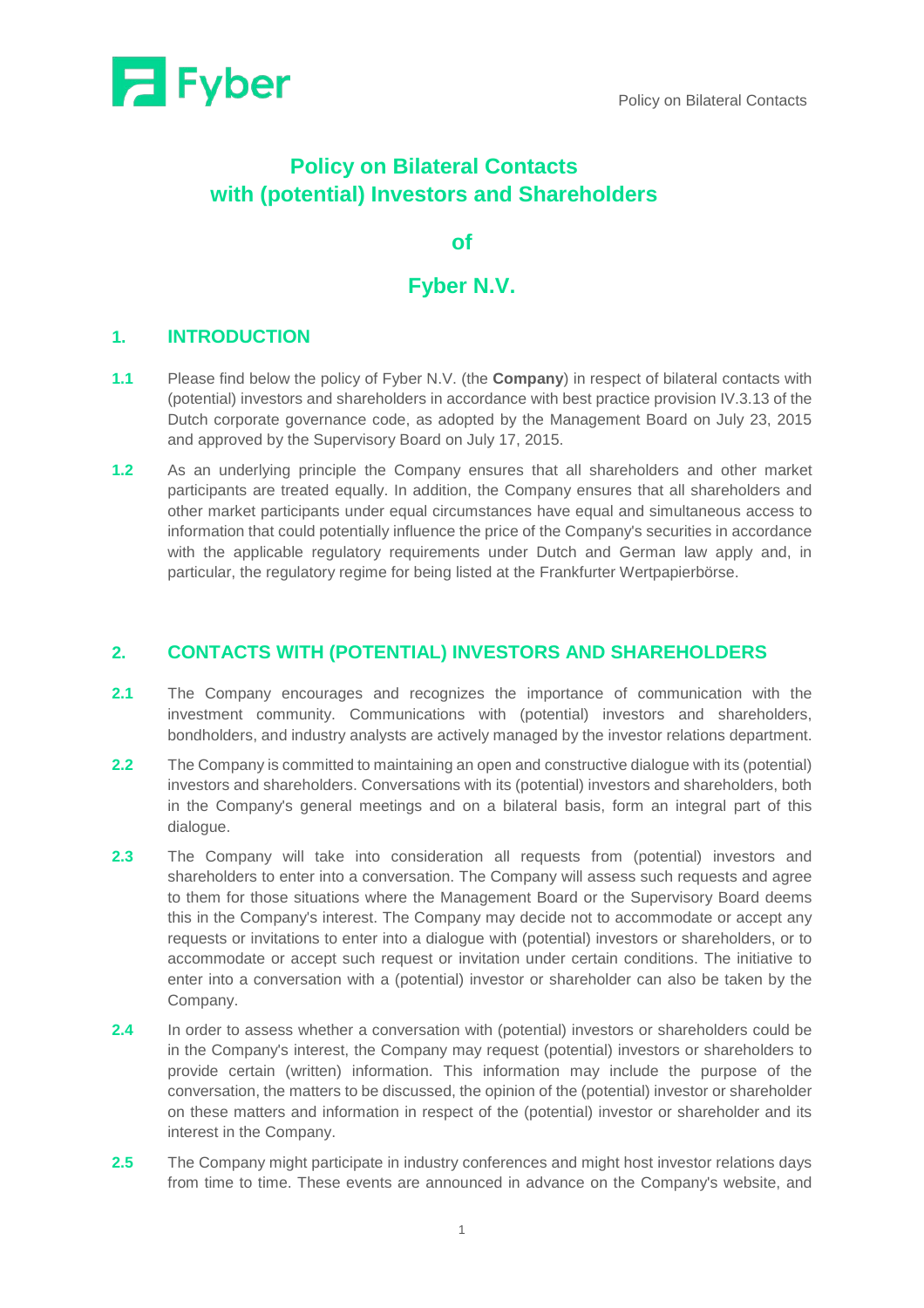

presentation materials are made available on the website. The Company will not hold investor relations days or participate in an industry conference in its closed periods (as defined in the Company's Inside Trading Policy that is available on the website of the Company: [https://investors.fyber.com/\)](https://investors.fyber.com/).

- **2.6** The Chairman of the Supervisory Board shall act as spokesperson towards investor relations and present the Company towards investor relations together with the Management Board.
- **2.7** The Supervisory Board shall be the first point of contact for shareholders in case of a(n intended) public take-over bid or in case of matters that otherwise fall within the scope of the duties and tasks of the Supervisory Board. For all other matters (including but not limited to operational matters) the Management Board will be the first point of contact for shareholders.
- **2.8** From time to time, the Company may engage in (bilateral) communication with (potential) investors or shareholders. For a (potential) investor or shareholder the purpose of such oneon-one or group meeting often is to get a more thorough understanding of the Company's business. The Company may also hold (bilateral) meetings with (potential) investors or shareholders during (i) 'closed periods', which normally run for a period of two months immediately prior to the first publication of the annual results of the Company and for a period of 21 days immediately prior to the first publication of the Company's semi-annual results or quarterly results, if applicable; or (ii) possibly additional periods due to specific circumstances, under the condition that it applies measures to avoid that inside information (as defined in the Company's Insider Trading Policy) is shared or otherwise used illegally in any way. Where possible, at each conversation with shareholders at least two Company representatives should be present. In most cases the CEO or the CFO will speak with shareholders. An investor relations department representative may be present at meetings with (potential) investors or shareholders at the Company's discretion.

### **3. MISCELLANEOUS**

- **3.1** The Company is committed to provide clear, accurate and timely information to all shareholders in compliance with the applicable rules and regulations, in particular those concerning selective disclosure, price sensitive information and equal information, to provide such information at the same time to the entire market and ensure such information is accessible for the entire market.
- **3.2** Briefings on the Company's annual, semi-annual and quarterly results are disclosed through market updates released on the Company's website [\(https://investors.fyber.com/\)](https://investors.fyber.com/). Reports and any presentations on these results and the annual financial calendar to communicate the financial results are published on this website. The Company will publicly announce (potentially) price-sensitive information as soon as possible. For the avoidance of doubt, the aforementioned also applies, if (potentially) price-sensitive information is disclosed during any (bilateral) contact without appropriate NDA and/or non-trading agreement being in place, in line with the underlying principle of treating shareholders under equal circumstances equally,.
- **3.3** The Management Board is authorised to adopt and amend this policy, subject to approval of the Supervisory Board.
- **3.4** The Management Board, with the approval of the chairman of the Supervisory Board, and the Supervisory Board retain their right to conclude relationship or similar agreements between the Company and particular shareholders details of which will be publicly available on [https://investors.fyber.com/.](https://investors.fyber.com/)